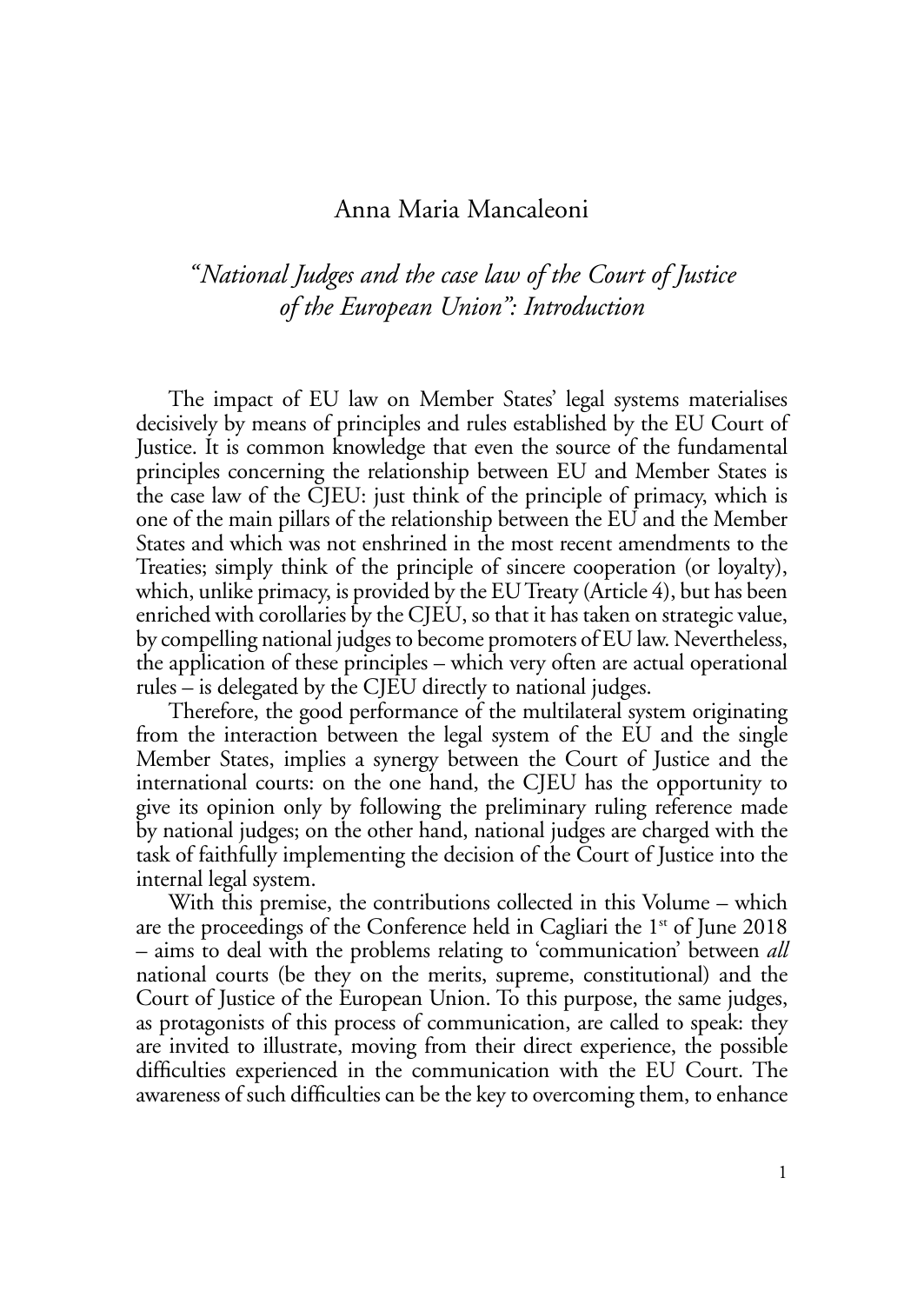the quality of communication and to reach a better integration between the EU and national legal systems via the case law. The voice of professors specialised in European law is also heard; the dialogue between practice and academia is fruitful and beneficial for both.

The idea of organising a Conference on the 'dialogue' between the Court of Justice and national courts matured after my involvement in a research project, coordinated by Professor Arthur Hartkamp, concerning the effectiveness of EU law in horizontal relationships. Each participant in the research had to collect data on the impact of EU law with specific regard to those areas in which these horizontal effects have proved more significant (non-discrimination, fundamental freedoms, competition, directives in general, general principles, *ex officio* application of the EU law). Each participant, in addition to reconstructing the general EU legal framework related to the area of his/her competence, had to provide the other participants, dealing with other areas, with the relevant data from his/ her national legal system. As the principle of effectiveness of EU law and its sub-principles and rules have been defined by the CJEU, at first we had to look at the relevant decisions of the latter and then at their implementation by the national judges who made the references and, possibly, by other national judges dealing with the same question.

This approach gives a greater awareness of the interaction between courts in its entirety. National lawyers' interest is more often focussed merely on the decision of the CJEU and the final actual outcome of the main dispute is not likewise known, but for the lawyers of the Member State from which the reference originated (also because national courts' decisions are not translated in all the Member States' languages, unlike the decisions of CJEU, which are also easily accessible to any member of the public through the CJEU's website). The fact of focusing on the outcome of the case before the national judge – the decision implementing that given by the CJEU – highlights, in particular, the possible 'distance' between what the CJEU says in abstract and what the national judge does in the actual case. There can be different scenarios.

In some cases the decision of the CJEU is decisive also with regards to the dispute pending before the national judge, who does not have any margin of discretion in implementing the decision. In other instances the decision merely provides the national judge with general and abstract guidelines to be applied to the case.

The Court of Justice after all does not have jurisdiction on the merits of the main proceedings, but only on the interpretation of EU law. In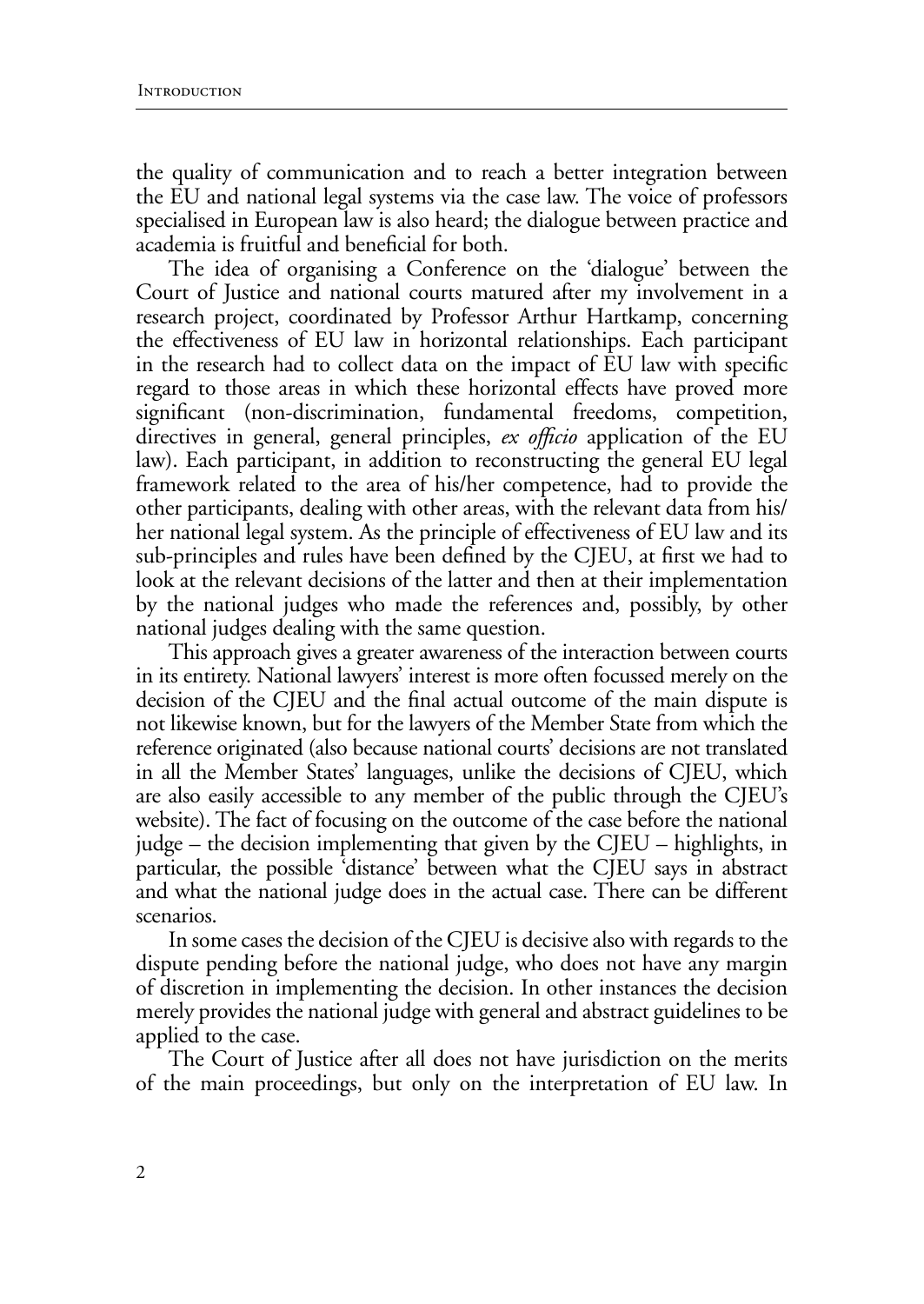particular, even if it renders a decision in which it substantially states the incompatibility of the national law with EU law, the outcome of the dispute, as far as the question raised before the Court of Justice is concerned, is not automatic. The final result depends on possible variables, which are not predictable and sometimes even known or cognizable through the record of the proceedings (such as, for example, the "margin of manoeuvre" given by that national legal system as to the interpretation and application of the national legislative provisions by judges, in general and with specific regard to EU law; the personal attitude of the judge toward the law and the actual case; the context, in its broadest meaning, surrounding the case).

It has to be taken into consideration also the fact that the Court of Justice only answers to that very question referred by the national judge; at the most it can rephrase the question, but it does not have to consider the case from any other possible angle. And not only is its answer conditioned by the specific question raised but it is also based on the information on the case and on the national framework provided by the national judge him/ herself; therefore the knowledge of the national context from the CJEU is only partial and indirect.

Furthermore, as the Court of Justice analyses the referred question on the basis of the presentation of the legal framework by the referring judge, it is fundamental that this framework corresponds to the real picture. If not, the decision can be flawed from the start, with repercussions that go beyond the main proceedings, as the CJEU decision is binding on all national courts dealing with the same question.

However it can be difficult to establish whether the decision of the CJEU is strictly conditioned by the specific circumstances of the case or if it can be considered as an application of a more general principle, therefore with a broader scope. In fact very often the decisions of the CJEU do not disclose clearly the ratio decidendi and all the controversial questions underlining the case. It can be more exhaustive and useful, in this perspective, to look at possible clues which can be found in the Opinions of the Advocates general, but these are not always, entirely or partly, followed by the CJEU. This is what happens also in cases with the greatest impact, as some of the contributions in this Volume show.

The above mentioned research project in which I took part is representative of these 'communication' difficulties. As far as the horizontal effects of EU law are concerned, it is impossible to extrapolate from the CJEU decisions principles and rules coherent and applicable with regard to all the EU sources (provisions of the Treaties, directives, general principles, EUCFR).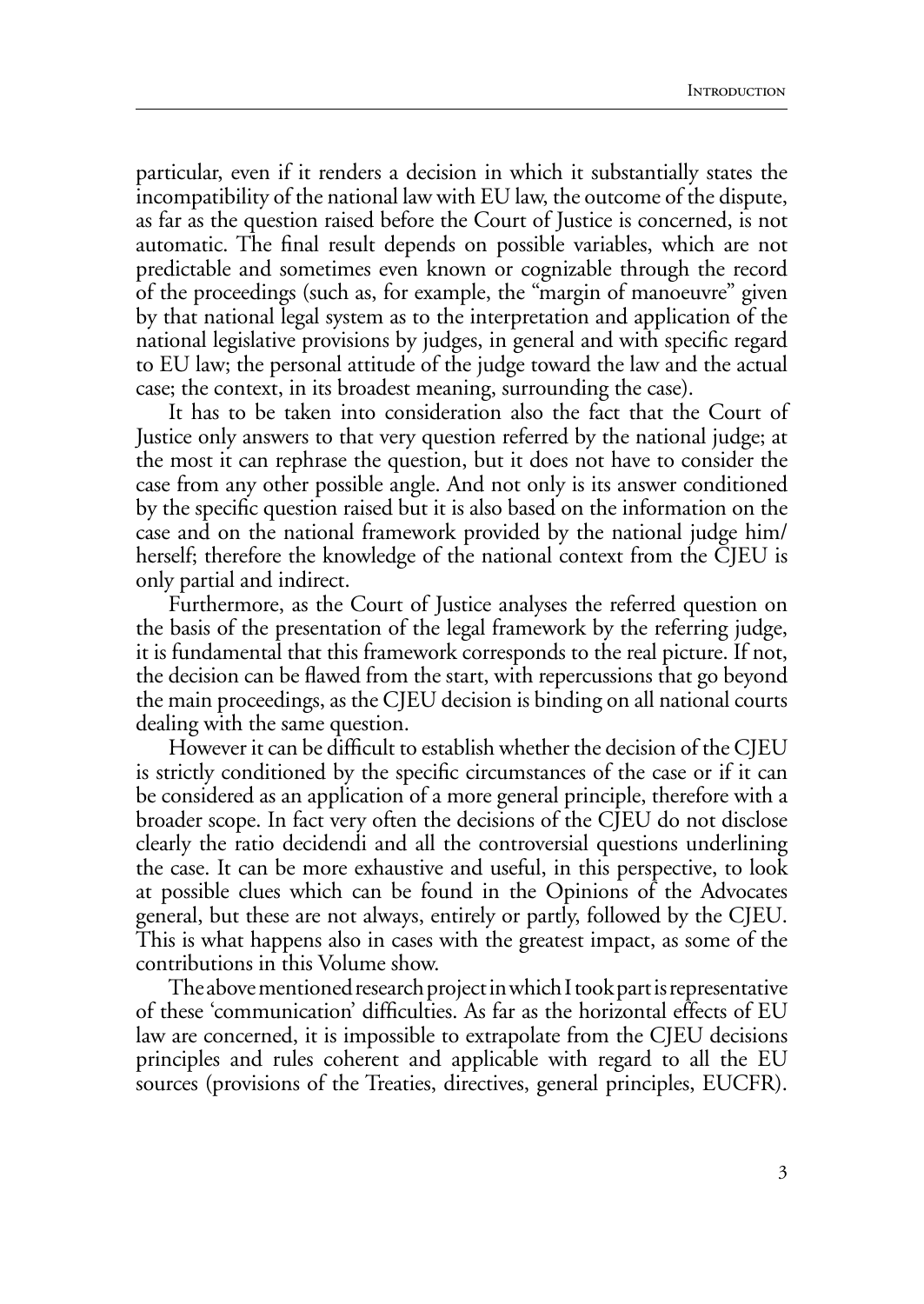Even within the CJEU opinions may differ, as can be seen when looking at the positions taken by some Advocates general. Therefore national judges are uncertain about the solution to adopt in similar, but distinguishable, cases.

Furthermore, depending on the legal system, national judges, in general or in relation to the specific case, can have a different personal attitude toward EU case law, even regardless of the different leeway given to them, and incline toward a given solution rather than another.

Therefore, problems and difficulties of communication in the broad sense can be encountered between the CJEU and the national judges, in both directions (bottom-up, and top-down). These drawbacks are sometimes unavoidable, as inherent to the multilevel structure of the EU legal system and in the different positions of the protagonists. Sometimes the same problems and difficulties do not depend on a mere 'communication deficit', but on the lack of shared notions and values. This is one of the reasons why the CJEU sometimes prefers to rely on general principles and flexible criteria, to be defined by national judges, even if the result is not satisfactory in terms of certainty and coherence.

In articulating the subject matter of the conference, and the corresponding proceedings collected in this volume into different sessions, a logical and chronological order was followed. The starting point is the preliminary ruling reference, which is the pillar of the relationship between the CJEU and national judges. We moved from the position of the judges who have to make the difficult decision on whether or not to refer the case to the CJEU ("To refer or not to refer? This is the problem"). Once this decision is made, the national judge has to provide the Court of justice with the national framework ("To paint the picture"). Then the Court of Justice has to interpret the national framework ("To interpret the framework") and render the decision. The ball comes back to the national judge, who has to transpose the interpretation of the CJEU into internal law ("The art of implementing the decisions of the Court of justice").

The majority of the contributors are specialized in private law as this is also my area of research and teaching, but one of them is professor of international law and two are judges from the civil and the administrative Italian supreme courts. EU law is pervasive and implies a multi-disciplinary approach; the problems of communication between courts are however transversal and shared by the judiciary as a whole regardless of the subject. Furthermore, at the time of the Conference there were some important questions pending, raised by the Italian Constitutional Court, with regard to the relationship between EU law and the national legal systems. For all these reasons I con